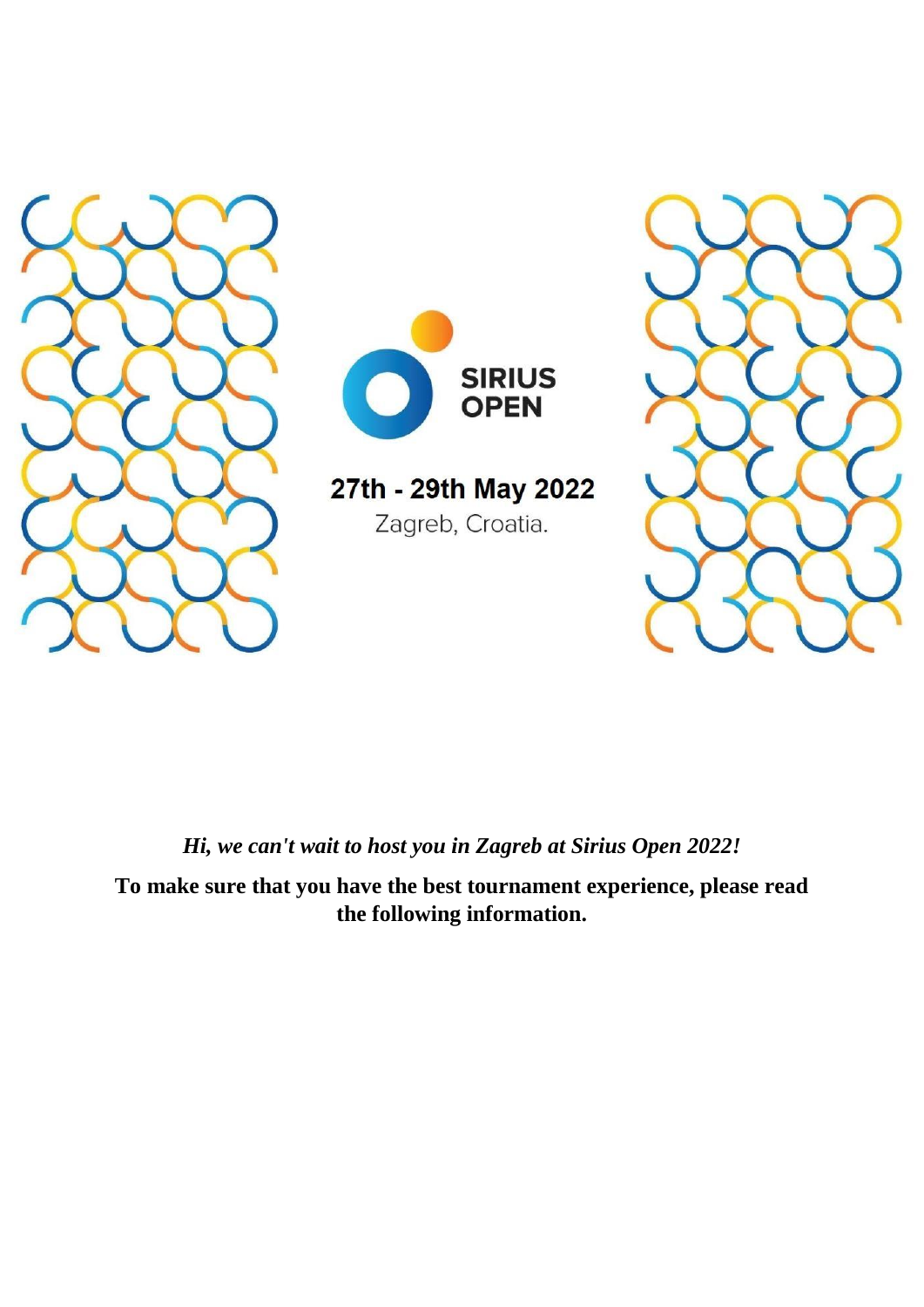### **ARRIVING**



#### **Entering Croatia**

Before travelling please inform yourself and read the latest information on entry conditions to Croatia (<https://mup.gov.hr/uzg-covid/english/286212>)

In order to shorten the procedure at the border crossing point, we advise all foreign passengers, regardless of their citizenship, to fill the announcement in advance at Enter Croatia <https://entercroatia.mup.hr/>



#### **Arriving by plane**

If you are traveling by plain, the plane will land on **FRANJO TUĐMAN AIRPORT – Zagreb**. A member of the staff will be waiting for you and will escort you to the tournament shuttle. You will arrive in a hotel in 20-40 minutes, depending on traffic.



#### **Arriving by car**

If you are traveling by car and have navigation system the best thing to do is to set your navigation on the hotel address:



DOUBLE TREE by HILTON HOTEL, Grada Vukovara [Street 269, Zagreb, Croatia](https://goo.gl/maps/PMCQdp9tf1cYhdBX9)

Hotel garage price is  $15\epsilon$  per day.

### **TOURNAMENT LOCATION & SHUTTLE**



**You can use the tournament shuttle from hotel to the tennis courts and from tennis court to hotel, but make sure that you sign-in daily on the travel schedule which you will find on tournaments desk in the hotel and on players desk at tennis courts.**



If you plan to arrive to courts by car, set your navigation to:

The tournament will be held at the Tennis center Maksimir.

TENISKI CENTAR MAKSIMIR [Ul. Ravnice V 10, 10000, Zagreb](https://goo.gl/maps/vWFXDo9sMEqfFmUt7)

Parking on the tennis courts price is 5HRK (less than  $1 \in$ ) per day.



## **SIGN-IN & DRAW**

**Registration for SIRIUS OPEN 2022 will be held on 26.05.2022. from 17.00h untill 17.30h – Hotel Doubletree by Hilton,** in Mimosa I Ballroom. The draw will be held after the sign-in.



### **PRACTICE ON THURSDAY 26.05.2022.**

The practice courts are available only on Thursday 26.05.2022. from 12:00 to 18:00.

If you would like to practice please make sure to sign up by e-mail to [bojan.kovac@tk](mailto:bojan.kovac@tk-sirius.com)[sirius.com.](mailto:bojan.kovac@tk-sirius.com) **Send an e-mail with preferred time and please do it as soon as possible because there are limited practice courts.**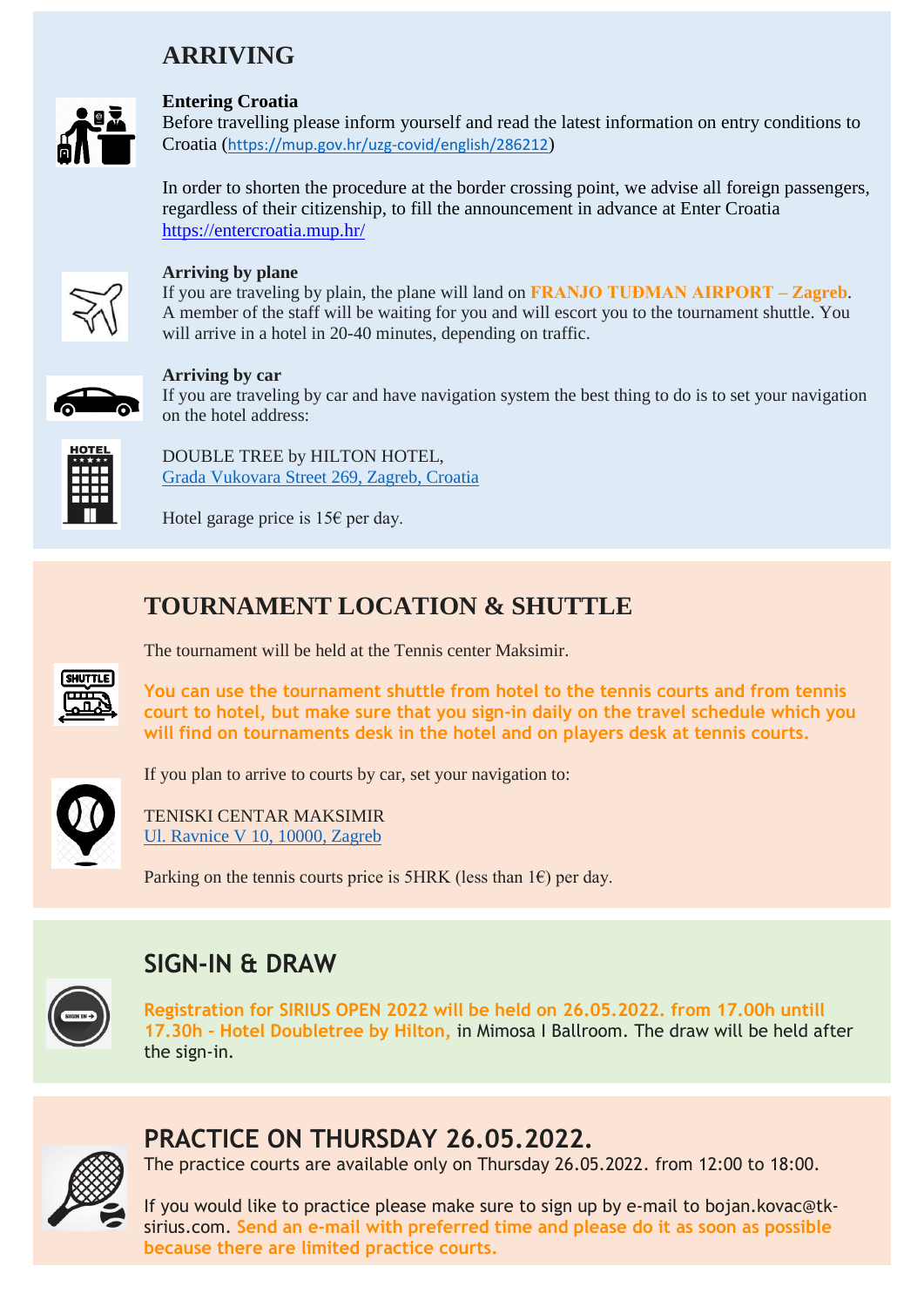## **OIB (personal identification number)**

You have to have the OIB number because you will get prize money and Tennis Club of People with disabilities "Sirius" is obligated to pay tax on the prize money amount. To have the base for taxing that amount, Tax Administration has to have relation between amount and person who gets that amount of money.

We have to go through OIB procedure (passports and ID, application, authorization and certificate) because Tennis Club of People with disabilities ''Sirius'' is an organizer of SIRIUS OPEN 2022 and as a Club registered in Croatia is obligated to pay determined percent of tax on every transaction that has been made, including prize money payment.

OIB (personal identification number) is a personal and a tax number that consists of 11 random numbers, and is determined and assigned by Croatian Tax Administration, Ministry of Finance.

**Please bring ID card or passport (not driving license, club cards...) on Registration and Draw (26.05.2022. from 17.00h until 17.30h – Hotel Doubletree by Hilton, Mimosa Ballroom).**

**Players who have participated on previous Sirius Open tournament are not obligated to bring ID card or passport when registration and don't have to fill the application and authorization.**

# **LUNCH**



The lunch will be held daily from 12:00 to 14:00 in *Baranjska Citadela* (just around the corner from the tennis court). You will receive lunch coupons at sign-in.

*Please don't forget to bring your lunch coupons to the restaurant.* 

**BARANJSKA CITADELA** [Ul. Ravnice V 10, Zagreb](https://goo.gl/maps/DycUcyCaJrq3GB9b9)

### **PRIZE MONEY**



Prize money will be paid in  $\epsilon$  by Tournament Director immediately following the event. When paid, prize money **will be deducted for the tax (17,5%).** You will get the verified ITF prize money receipt.

For all additional information do not hesitate to ask our tournament staff – you can't miss us, we will be located on the courts during the tournament wearing red T-shit with "Why so Sirius?" sign.



### **GDPR**

We are obligated to aquire your consent before using any of your personal data, so you will be asked to sign "Consent". Don't worry we will protect your personal data.